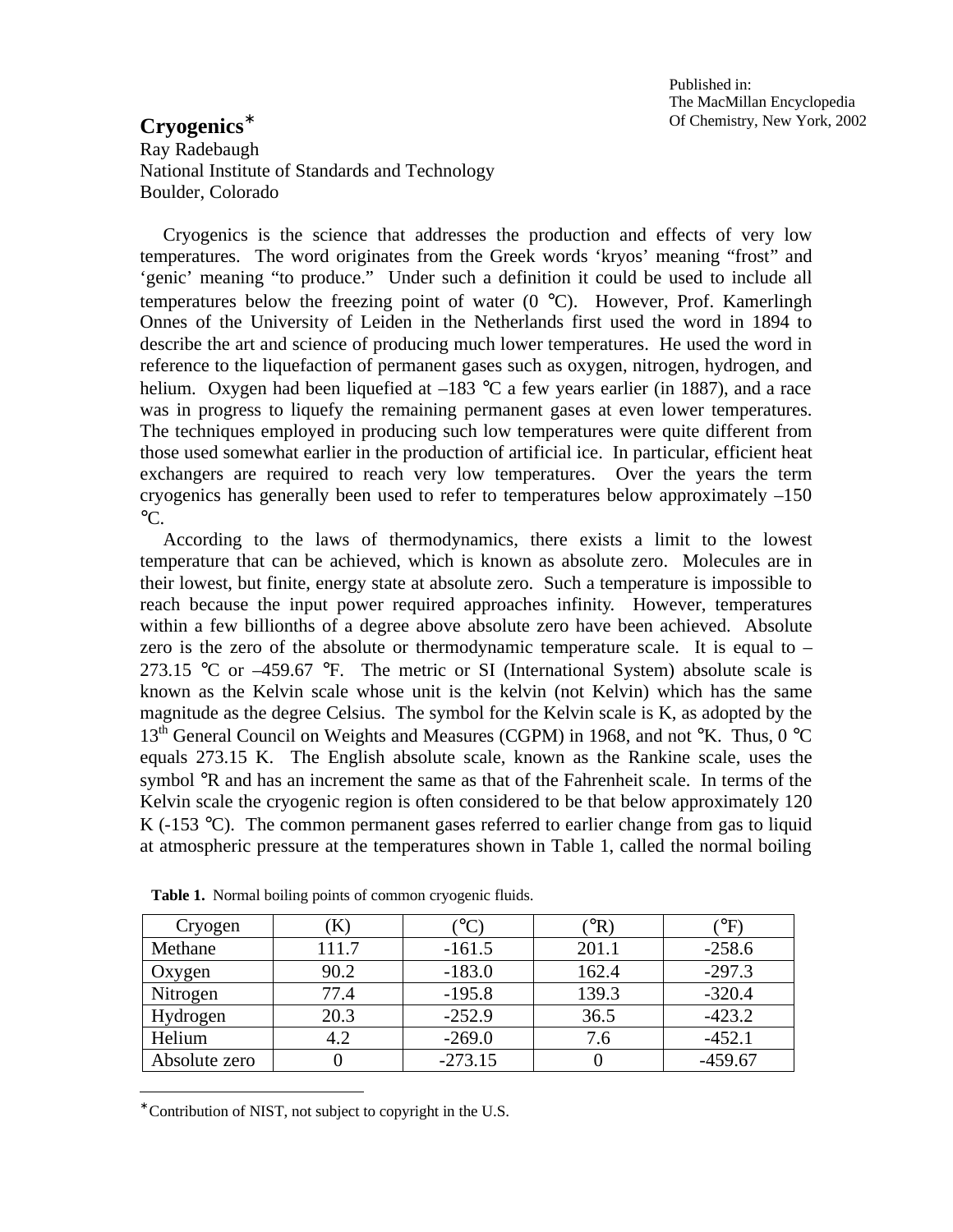point (NBP). Such liquids are known as cryogenic liquids or cryogens. When liquid helium is cooled further to 2.17 K or below, it becomes a superfluid with very unusual properties associated with being in the quantum mechanical ground state. For example, it has zero viscosity and produces a film that can creep up and over the walls of an open container, such as a beaker, and drip off the bottom as long as the temperature of the container remains below 2.17 K.

 The measurement of cryogenic temperatures requires methods that may not be so familiar to the general public. Normal mercury or alcohol thermometers freeze at such low temperatures and become useless. The platinum resistance thermometer has a welldefined behavior of electrical resistance versus temperature and is commonly used to measure temperatures accurately, including cryogenic temperatures down to about 20 K. Certain semiconducting materials, such as doped germanium, are also useful as electrical resistance thermometers for temperatures down to 1 K and below, as long as they are calibrated over the range they are to be used. Such secondary thermometers are calibrated against primary thermometers that utilize fundamental laws of physics in which a physical variable changes in a well-known theoretical way with temperature.

 The production of cryogenic temperatures almost always utilizes the compression and expansion of gases. In a typical air liquefaction process the air is compressed, causing it to heat, and allowed to cool back to room temperature while still pressurized. The compressed air is further cooled in a heat exchanger before it is allowed to expand back to atmospheric pressure. The expansion causes the air to cool and a portion of it to liquefy. The remaining cooled gaseous portion is returned through the other side of the heat exchanger where it precools the incoming high-pressure air before returning to the compressor. The liquid portion is usually distilled to produce liquid oxygen, liquid nitrogen, and liquid argon. Other gases, such as helium, are used in a similar process to produce even lower temperatures, but several stages of expansion are necessary.

 Cryogenics has many applications. Cryogenic liquids, such as oxygen, nitrogen, and argon, are often used in industrial and medical applications. The electrical resistance of most metals decreases as temperature decreases. Certain metals lose all electrical resistance below some transition temperature and become superconductors. An electromagnet wound with a wire of such a metal can produce extremely high magnetic fields with no generation of heat and no consumption of electric power once the field is established and the metal remains cold. These metals, typically niobium alloys cooled to 4.2 K, are used for the magnets of magnetic resonance imaging (MRI) systems in most hospitals. Superconductivity in some metals was first discovered in 1911 by Onnes, but since 1986 another class of materials, known as high temperature superconductors, have been found to be superconducting at much higher temperatures, currently up to about 145 K. They are a type of ceramic, and because of their brittle nature, they are more difficult to fabricate into wires for magnets.

 Other applications of cryogenics include fast freezing of some foods and the preservation of some biological materials such as livestock semen as well as human blood, tissue, and embryos. The practice of freezing an entire human body after death in the hope of later restoring life is known as cryonics, but it is not an accepted scientific application of cryogenics. The freezing of portions of the body to destroy unwanted or malfunctioning tissue is known as cryosurgery. It is used to treat cancers and abnormalities of the skin, cervix, uterus, prostate gland, and liver.